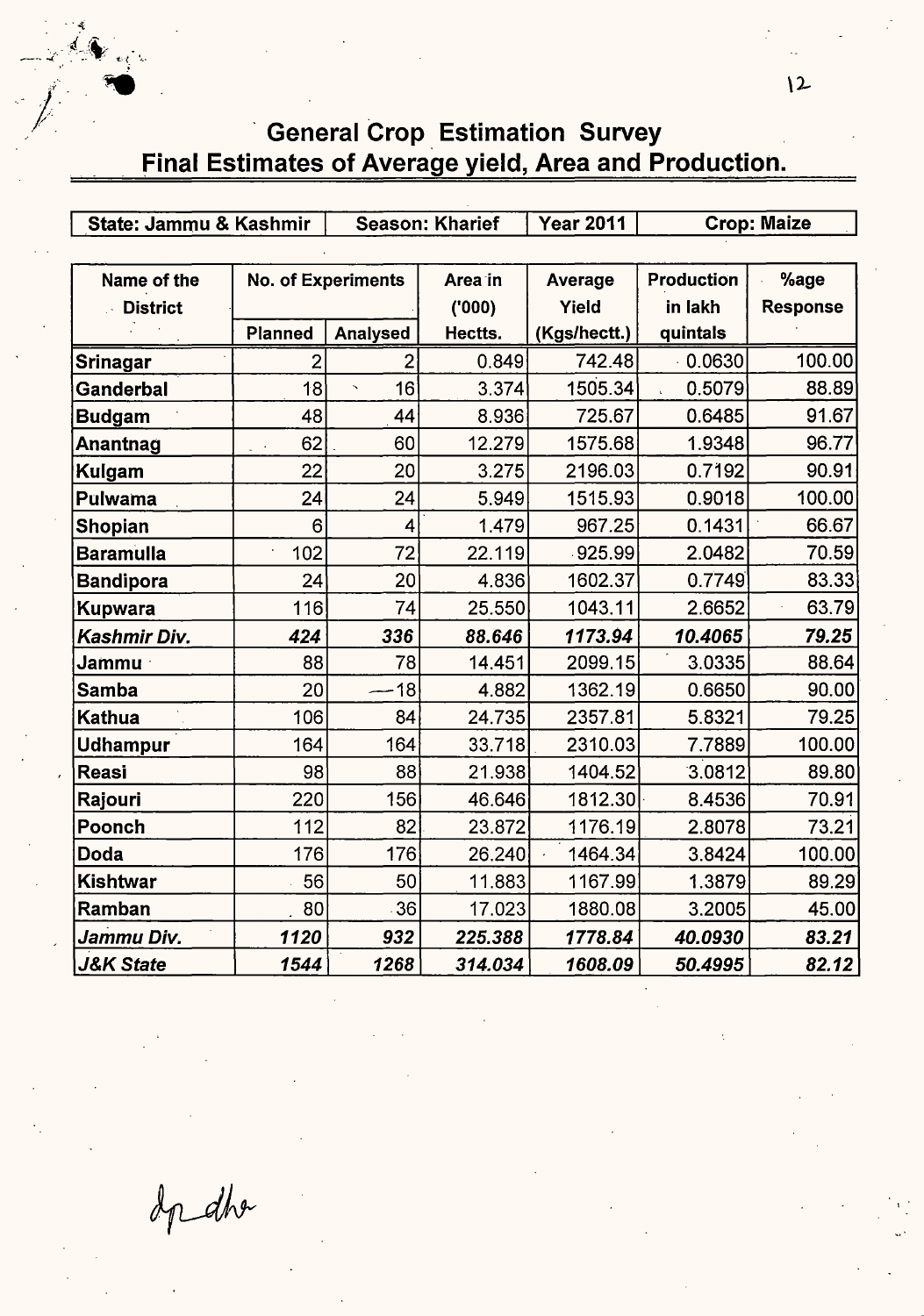$\ddot{\phantom{0}}$ 

|                      |                           |                       |                    | $\approx$ catement showing Final Estimate of Grop Malze for Kharif 2011 (Tensil Wise) |            |            |
|----------------------|---------------------------|-----------------------|--------------------|---------------------------------------------------------------------------------------|------------|------------|
| Tehsil /             | <b>No. of Experiments</b> |                       | <b>Dried Yield</b> | Av. Yield in                                                                          | Area in    | Prod. in   |
| <b>District</b>      | Planned                   | Analysed              | (in Kgs)           | (Kgs/Hectt.)                                                                          | ('000 Ha.) | Lakh qtls. |
| Srinagar(N)          | $\overline{c}$            | $\mathbf{2}^{\prime}$ | 1484.96            | 742.48                                                                                | 0.195      | 0.0145     |
| Srinagar(S)          | 0                         | 0                     | 0.00               | 742.48                                                                                | 0.654      | 0.0486     |
| Dis.Srinagar         | 2                         | $\mathbf{z}$          |                    | 742.48                                                                                | 0.849      | 0.0630     |
| Ganderbal            | $\overline{2}$            | 0                     | 0.00               | 0.00                                                                                  | 0.000      | 0.0000     |
| Kangan               | 10                        | 10                    | 13966.82           | 1396:68                                                                               | 2.856      | 0.3989     |
| Lar                  | 6                         | 6                     | 12626.72           | 2104.45                                                                               | 0.518      | 0.1090     |
| Dis.Ganderbal        | 18                        | 16                    |                    | 1505.34                                                                               | 3.374      | 0.5079     |
| <b>Budgam</b>        | 4                         | 0                     | 0.00               | 725.67                                                                                | 0.660      | 0.0479     |
| Khansahib            | 18                        | 18                    | 11158.10           | 619.89                                                                                | 3.677      | 0.2279     |
| <b>Beerwah</b>       | 6                         | 6                     | 8241.45            | 1373.58                                                                               | 0.993      | 0.1364     |
| Khag                 | 10                        | 10                    | 3916.15            | 391.62                                                                                | 2.197      | 0.0860     |
| Chadoora             | 4                         | 4                     | 32347.40           | 1044.71                                                                               | 0.524      | 0.0547     |
| Charishrief          | 6                         | 6                     | 6471.58            | 1078.60                                                                               | 0.885      | 0.0955     |
| Dis.Budgam           | 48<br>$\cdot$             | 44                    |                    | 725.67                                                                                | 8.936      | 0.6485     |
| Anantnag             | 2                         | 2                     | 1391.60            | 695.80                                                                                | 0.540      | 0.0376     |
| Kokarnag             | 18                        | 18                    | 30970.20           | 1720.57                                                                               | 4.356      | 0.7495     |
| Shangus              | 14                        | 14                    | 12755.86           | 911.13                                                                                | 2.011      | 0.1832     |
| Dooru                | 10                        | 10                    | 16356.80           | 1635.68                                                                               | 2.572      | 0.4207     |
| Pahalgam             | 12<br>$\mathbf{A}$        | 10                    | 16957.64           | 1695.76                                                                               | 1.866      | 0.3164     |
| Bijbehara            | 6                         | 6                     | 14606.12           | 2434.35                                                                               | 0.934      | 0.2274     |
| Dis.Anantnag         | 62                        | 60                    |                    | 1575.68                                                                               | 12.279     | 1.9348     |
| Kulgam               | 4                         | 4                     | 9059.60            | 2264.90                                                                               | 0.310      | 0.0702     |
| D.H.Pora             | 16                        | 14                    | 30643.60           | 2188.83                                                                               | 2.965      | 0.6490     |
| Devsar               | $\overline{2}$            | $\overline{2}$        | 4393.50            | 2196.75                                                                               | 0.000      | 0.0000     |
| Dis.Kulgam           | 22                        | 20                    |                    | 2196.03                                                                               | 3.275      | 0.7192     |
| Pulwama              | 10                        | 10                    | 19886.72           | 1988.67                                                                               | 2.315      | 0.4604     |
| Awantipora           | 2                         | $\overline{c}$        | 2073.68            | 1316.47                                                                               | 0.563      | 0.0741     |
| Tral                 | 10                        | 10                    | 11861.19           | 1186.12                                                                               | 2.585      | 0.3066     |
| Pampore              | $\overline{2}$            | $\overline{2}$        | 2498.72            | 1249.36                                                                               | 0.486      | 0.0607     |
| Dis.Pulwama          | 24                        | 24                    |                    | 1515.93                                                                               | 5.949      | 0.9018     |
| Shopian              | 6                         | 4                     | 3869.00            | 967.25                                                                                | 1.479      | 0.1431     |
| Dis.Shopian          | 6                         | 4                     |                    | 967.25                                                                                | 1.479      | 0.1431     |
| <b>Baramulla</b>     | 36                        | 36                    | 6331.68            | 175.88                                                                                | 7.770      | 0.1367     |
| Boniyar              | $\overline{\mathbf{4}}$   | 4                     | 7367.04            | 1841.76                                                                               | 2.544      | 0.4685     |
| Sopore               | 8                         | $\overline{0}$        | 0.00               | 925.99                                                                                | 1.983      | 0.1836     |
| Rafiabad             | 10                        | 10 <sup>1</sup>       | 11649.60           | 1164.96                                                                               | 2.017      | 0.2350     |
| Uri                  | 22                        | $\mathbf 0$           | 0.00               | 925.99                                                                                | 3.158      | 0.2924     |
| Pattan               | 12                        | 12                    | 21906.00           | 1825.50                                                                               | 2.767      | 0.5051     |
| Tangmarg             | 10                        | 10                    | 12066.48           | 1206.65                                                                               | 1.880      | 0.2268     |
| Dis.Baramulla        | 102                       | 72                    |                    | 925.99                                                                                | 22.119     | 2.0482     |
| Bandipora            | 12                        | 8                     | 12067.51           | 1508.44                                                                               | 2.367      | 0.3570     |
| Sonawari             | $\overline{12}$           | 12                    | 20338.70           | 1694.89                                                                               | 2.403      | 0.4073     |
| Gureze               | 0                         | 0                     | 0.00               | 1602.37                                                                               | 0.066      | 0.0106     |
| Dis.Bandipora        | 24                        | 20                    |                    | 1602.37                                                                               | 4.836      | 0.7749     |
| Kupwara              | 50                        | 44                    | 28912.15           | 657.09                                                                                | 9.462      | 0.6217     |
| Handwara             | 60                        | 24                    | 30787.34           | 1282.81                                                                               | 14.237     | 1.8263     |
| Karnah               | 6                         | 6                     | 2395.68            | 1172.78                                                                               | 1.851      | 0.2171     |
| Dis.Kupwara          | 116                       | 74                    |                    | 1043.11                                                                               | 25.550     | 2.6652     |
| Kashmir Div.         | 424                       | 336                   |                    | 1173.94                                                                               | 88.646     | 10.4065    |
| <b>J&amp;K State</b> | 1544                      | 1268                  |                    | 1608.09                                                                               | 314.034    | 50.4995    |

opello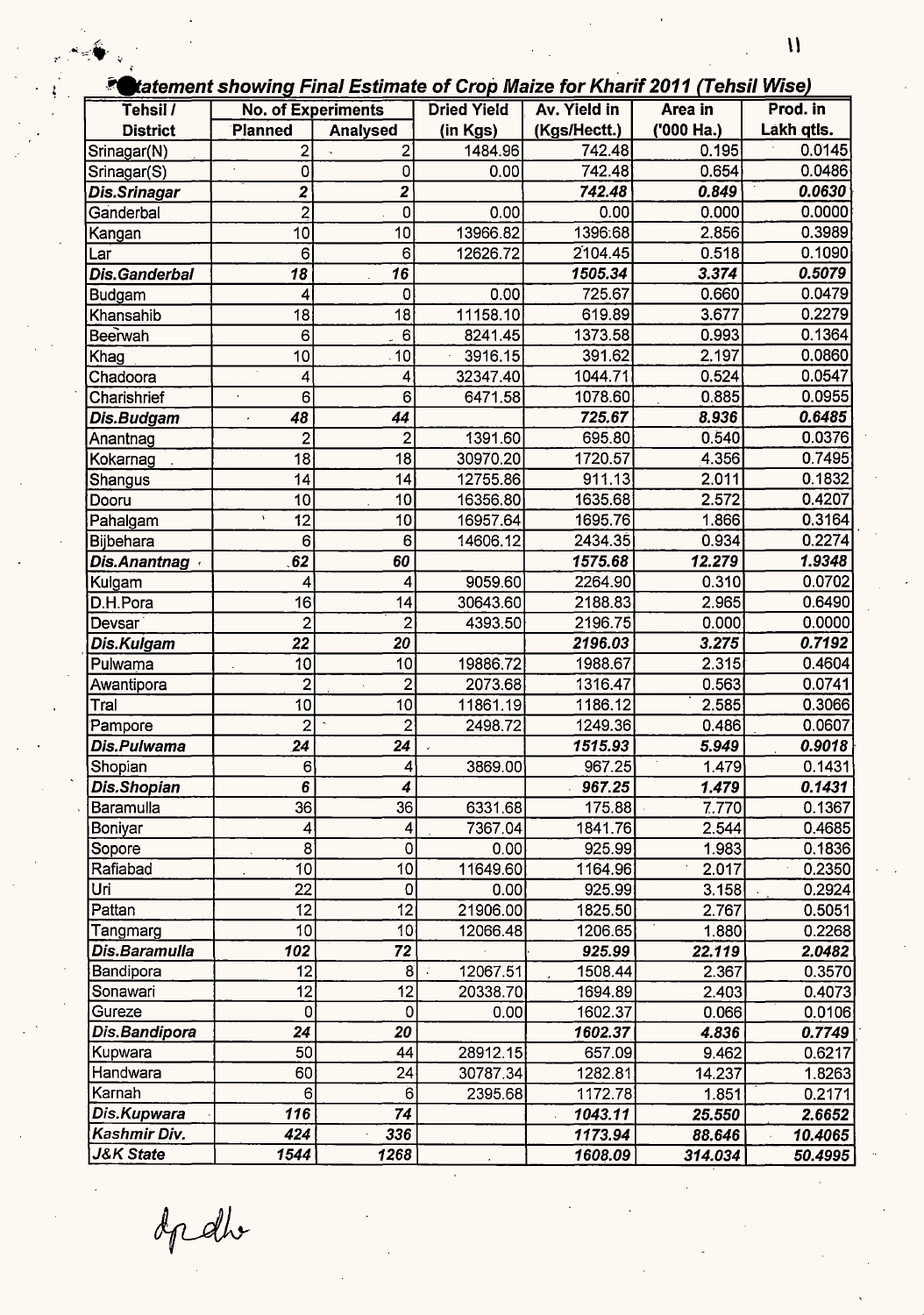|                      |                           |                 | tatement showing Final Estimate of Crop Maize for Kharif 2011 (Tehsil Wise) |              |                |            |  |
|----------------------|---------------------------|-----------------|-----------------------------------------------------------------------------|--------------|----------------|------------|--|
| Tehsil /             | <b>No. of Experiments</b> |                 | <b>Dried Yield</b>                                                          | Av. Yield in | <b>Area</b> in | Prod. in   |  |
| <b>District</b>      | <b>Planned</b>            | Analysed        | (in Kgs)                                                                    | (Kgs/Hectt.) | ('000 Ha.)     | Lakh qtis. |  |
| Jammu                | 54                        | 46              | 116353.38                                                                   | 2529.42      | 9.037          | 2.2858     |  |
| R.S.Pora             | 2                         | 0               | 0.00                                                                        | 0.00         | 0.000          | 0.0000     |  |
| Akhnoor              | 30                        | 30              | 41535.14                                                                    | 1384.50      | 5.327          | 0.7375     |  |
| Bishnah <sup>®</sup> | $\overline{2}$            | $\overline{2}$  | 2327.38                                                                     | 1163.69      | 0.087          | 0.0101     |  |
| Dis.Jammu            | 88                        | 78              |                                                                             | 2099.15      | 14.451         | 3.0335     |  |
| Samba                | 20<br>$\cdot$             | 18              | 24519.46                                                                    | 1362.19      | 4.882          | 0.6650     |  |
| Dis.Samba            | 20                        | 18              |                                                                             | 1362.19      | 4.882          | 0.6650     |  |
| Kathua               | 22                        | 22              | 51307.90                                                                    | 2332.18      | 4.373          | 1.0199     |  |
| Basholi              | 14                        | 14              | 27430.68                                                                    | 1959.33      | 2.821          | 0.5527     |  |
| <b>Billawar</b>      | 32                        | 10              | 18802.41                                                                    | 1880.24      | 7.250          | 1.3632     |  |
| Hiranagar            | 22                        | 22              | 58783.92                                                                    | 2672.00      | 3.296          | 0.8807     |  |
| Bani                 | 16                        | 16              | 46103.70                                                                    | 2881.48      | 6.995          | 2.0156     |  |
| Dis.Kathua           | 106                       | 84              |                                                                             | 2357.81      | 24.735         | 5.8321     |  |
| Udhampur             | 74                        | 74              | 151694.79                                                                   | 2049.93      | 14.975         | 3.0698     |  |
| Ramnagar             | 52                        | 52              | 123229.85                                                                   | 2369.80      | 10.461         | 2.4791     |  |
| Chenani              | 28                        | 28              | 84090.53                                                                    | 3003.23      | 6.015          | 1.8064     |  |
| Majalta              | 10                        | 10              | 19130.04                                                                    | 1913.00      | 2.267          | 0.4337     |  |
| Dis.Udhampur         | 164                       | 164             |                                                                             | 2310.03      | 33.718         | 7.7889     |  |
| Reasi                | 48                        | 48              | 52205.88                                                                    | 1087.62      | 10.360         | 1.1268     |  |
| G.G.Gargh            | 50                        | 40              | 67522.90                                                                    | 1688.07      | 11.578         | 1.9545     |  |
| Dis.Reasi            | 98                        | 88              |                                                                             | 1404.52      | 21.938         | 3.0812     |  |
| Rajouri              | 58                        | 50              | 89310.63                                                                    | 1786.21      | 12.001         | 2.1436     |  |
| <b>Budhal</b>        | 44                        | 0               | 0.00                                                                        | 1812.30      | 9.360          | 1.6963     |  |
| Kalakote             | 22                        | 22              | 43702.56                                                                    | 1986.48      | 5.403          | 1.0733     |  |
| Thanamandi           | 18                        | 14              | 15188.14                                                                    | 1084.87      | 4.082          | 0.4428     |  |
| Nowshehra            | 44                        | 44              | 84382.50                                                                    | 1917.78      | 8.463          | 1.6230     |  |
| Sunderbani           | 26                        | 24              | 54062.14                                                                    | 2252.59      | 5.737          | 1.2923     |  |
| Darhal               | 8                         | 2               | 2277.88                                                                     | 1138.94      | 1.600          | 0.1822     |  |
| Dis.Rajouri          | 220                       | 156             |                                                                             | 1812.30      | 46.646         | 8.4536     |  |
| Haveli               | 28                        | 0               | 0.00                                                                        | 1176.19      | 6.143          | 0.7225     |  |
| Surankote            | 22                        | $\overline{20}$ | 22645.80                                                                    | 1132.29      | 5.273          | 0.5971     |  |
| Mender               | 44                        | 44              | 49559.25                                                                    | 1126.35      | 8.964          | 1.0097     |  |
| Mandi                | 18                        | 18              | 24667.50                                                                    | 1370.42      | 3.492          | 0.4785     |  |
| <b>Dis.Poonch</b>    | 112                       | 82              |                                                                             | 1176.19      | 23.872         | 2.8078     |  |
| Doda                 | 68                        | 68              | 54181.77                                                                    | 796.79       | 14.577         | 1.1615     |  |
| Bhaderwah            | 20                        | 20              | 37984.96                                                                    | 1899.25      | 3.985          | 0.7569     |  |
| <b>Bhaleesa</b>      | 72                        | 72              | 145571.96                                                                   | 2021.83      | 3.772          | 0.7626     |  |
| Thatri               | 16                        | 16              | 47576.48                                                                    | 2973.53      | 3.906          | 1.1615     |  |
| Dis.Doda             | 176                       | 176             |                                                                             | 1464.34      | 26.240         | 3.8424     |  |
| Kishtwar             | 32                        | 28              | 41261.40                                                                    | 1473.62      | 6.881          | 1.0140     |  |
| Pader                | 4                         | 4               | 6472.52                                                                     | 1618.13      | 0.461          | 0.0746     |  |
| Marwa                | 6                         | 4               | 2923.29                                                                     | 730.82       | 1.278          | 0.0934     |  |
| Chatroo              | 4                         | 14              | 8835.48                                                                     | 631.11       | 3.263          | 0.2059     |  |
| Dis.Kishtwar         | 56                        | 50              |                                                                             | 1167.99      | 11.883         | 1.3879     |  |
| <b>Banihal</b>       | 30 <sub>o</sub>           | $\mathbf 0$     | 0.00                                                                        | 1880.08      | 6.167          | 1.1594     |  |
| Ramban               | 50                        | 36              | 67682.92                                                                    | 1880.08      | 10.856         | 2.0410     |  |
| Dis.Ramban           | 80                        | 36              |                                                                             | 1880.08      | 17.023         | 3.2005     |  |
| Jammu Div.           | 1120                      | 932             |                                                                             | 1778.84      | 225.388        | 40.0930    |  |

didlo

 $\tilde{\mathcal{L}}$ 

 $\sqrt{2}$ 

e Salaman<br>Santa Santa Bandara Santa Bandara Santa Bandara Santa Bandara Santa Bandara Santa Bandara Santa Bandara Santa<br>Santa Bandara Santa Bandara Santa Bandara Santa Bandara Santa Bandara Santa Bandara Santa Bandara Sant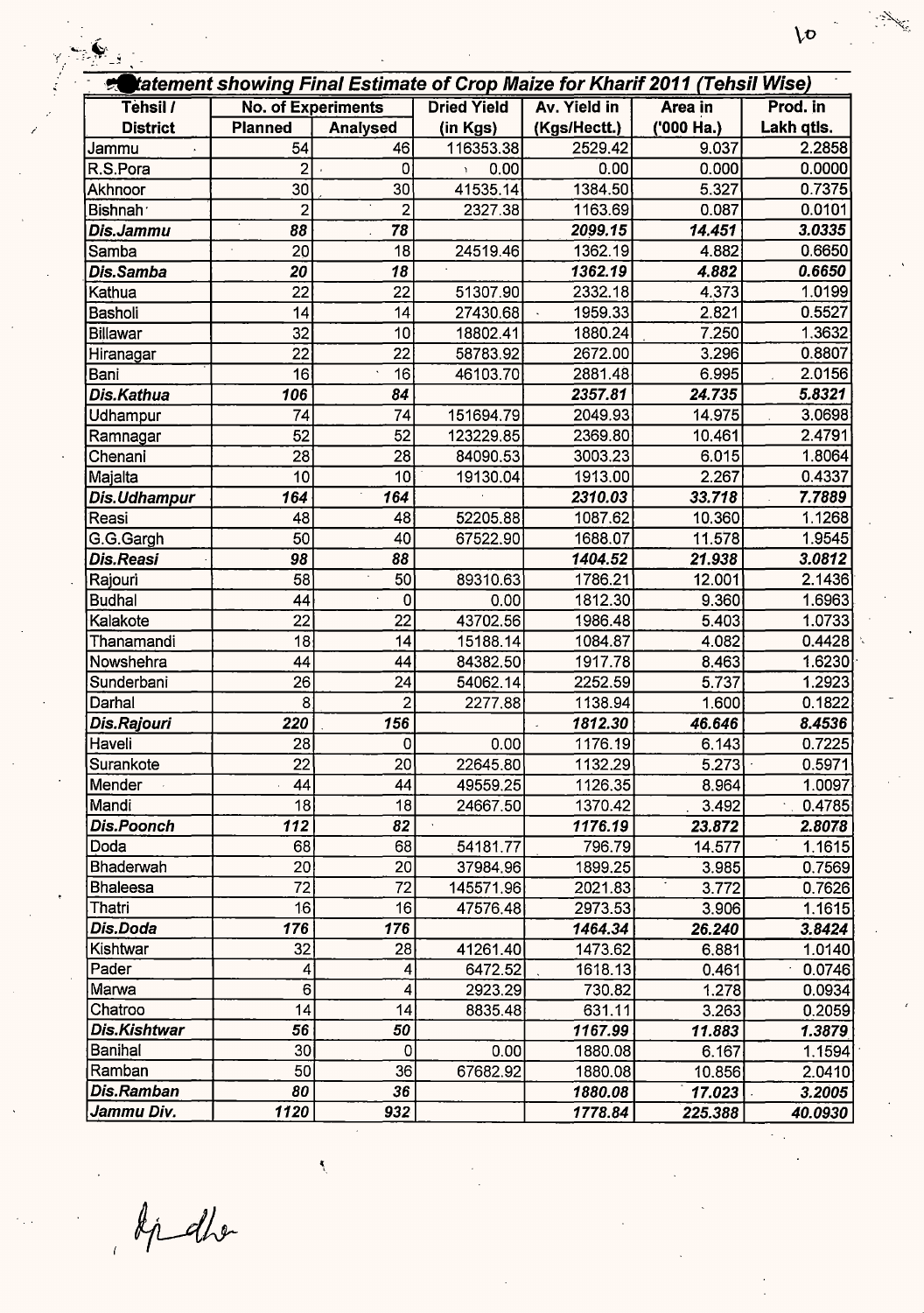# General Crop Estimation Survey Final Estimates of Average yield, Area and Production.

r State: Jammu & Kashmir Season: Kharief Year2011 Crop: Potato

9

| Name of the           |                | <b>No. of Experiments</b> | Area           | Average         | <b>Production</b> | %age            |
|-----------------------|----------------|---------------------------|----------------|-----------------|-------------------|-----------------|
| <b>District</b>       |                |                           | in             | <b>Yield in</b> | in                | <b>Response</b> |
|                       | <b>Planned</b> | <b>Analysed</b>           | Hectts.        | (Kgs/hectt)     | quintals          |                 |
| Srinagar              | 2              | 0                         | 1              | 7698.11**       | 77                | 0.00            |
| Ganderbal,            | $\overline{2}$ | $\overline{2}$            | 29             | 3716.76         | 1078              | 100.00          |
| <b>Budgam</b>         | 38             | 4                         | 64             | 3079.18         | 1971              | 10.53           |
| Anantnag              | 10             | 6                         | 59             | 7702.59         | 4545              | 60,00           |
| <b>Kulgam</b>         | 14             | 10                        | 14             | 7546.21         | 1056              | 71.43           |
| Pulwama               | 4              | $\overline{2}$            | 4              | 8046.39         | 322               | 50.00           |
| Shopian               | 18             | 4                         | 98             | 2174.70         | 2131              | 22.22           |
| <b>Baramulla</b>      | $\overline{2}$ | $\overline{2}$            | 5              | 4448.25         | 222               | 100.00          |
| <b>Bandipora</b>      | 60             | 52                        | 334            | 11154.92        | 37257             | 86.67           |
| <b>Kupwara</b>        | $\overline{2}$ | $\overline{2}$            | 158            | 6524.10         | 10308             | 100.00          |
| Kashmir Div.          | 152            | 84                        | 766            | 7698.11         | 58967             | 55.26           |
| Jammu                 | 8              | 2                         | $\overline{2}$ | 20600.34        | 412               | 25.00           |
| <b>Samba</b>          | $\overline{2}$ | $\overline{2}$            | $\overline{2}$ | 13700.61        | 274               | 100.00          |
| <b>Kathua</b>         | 20             | 18                        | 91             | 2513.11         | 2287              | 90.00           |
| Udhampur              | 16             | 16                        | 109            | 7235.48         | 7887              | 100.00          |
| <b>Reasi</b>          | 0              | $\mathbf 0$               | $\mathbf 0$    | 0.00            | 0                 | 0.00            |
| Rajouri               | 0              | $\mathbf 0$               | $\mathbf 0$    | 0.00            | $\mathbf 0$       | 0.00            |
| Poonch                | 4              | $\mathbf 0$               | 8              | 6096.52**       | 488               | 0.00            |
| <b>Kashtwar</b>       | 4              | 4                         | 37             | 10359.48        | 3833              | 100.00          |
| Ramban                | 0              | $\mathbf 0$               | $\mathbf 0$    | 0.00            | 0                 | 0.00            |
| Doda                  | $\overline{0}$ | $\mathbf 0$               | 0              | 0.00            | 0                 | 0.00            |
| Jammu Div.            | 54             | 42                        | 249            | 6096.52         | 15180             | 77.78           |
| <b>J&amp;K State-</b> | 206            | 126                       | 1015           | 7305.21         | 74148             | 61.17           |

\*\*Divisional Average Adopted:

grad

*<sup>l</sup>*-·~j~ ·/~- -~

"'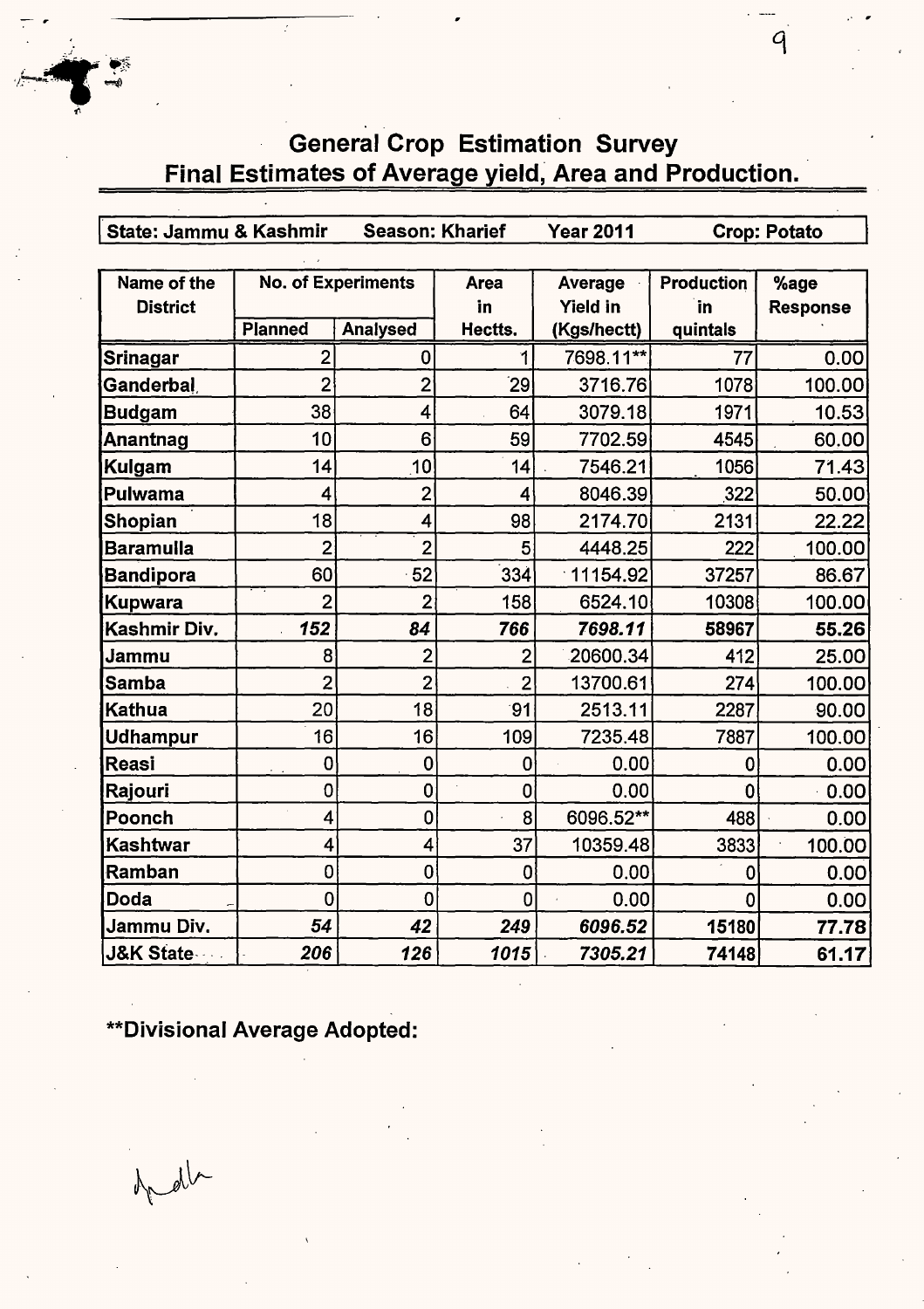

## Statement Showing the Final Estimate of Crop Potato for Kharief-2011

 $\tilde{\phantom{a}}$ 

 $8\,$ 

| Tehsil /             |                  | <b>No.of Experiments.</b> |                         | <b>Dried Yield</b> | Av.Yield in   | Area in        | Prod. in              |
|----------------------|------------------|---------------------------|-------------------------|--------------------|---------------|----------------|-----------------------|
| <b>District</b>      | <b>Planned</b>   | Analysed                  | <b>Wet Yield</b>        | (in Kgs)           | (Kgs/hectts.) | (Hectts.)      | (Qtls.)               |
| Jammu                | 4                | 0                         |                         | 0.00               | 0.00          | 0              |                       |
| Bishna               | $\overline{c}$   | $\overline{2}$            | 104200                  | 41200.68           | 20600.34      | $\overline{2}$ | 412                   |
| R.S.Pora             | 0                | 0                         |                         | 0.00               | 0.00          | 0              |                       |
| Akhnoor              | 2                | 0                         |                         | 0.00               | 0.00          | 0              |                       |
| Distt. Jammu         | 8                | 2                         |                         |                    | 20600.34      | 2              | 412                   |
| Samba                | $\overline{c}$   | $\overline{c}$            | 69300                   | 27401.22           | 13700.61      | $\mathbf{2}$   | 274                   |
| Distt. Samba         | $\boldsymbol{2}$ | 2                         |                         |                    | 13700.61      | $\mathbf 2$    | 274                   |
| Kathua               | 0                | 0                         |                         | 0.00               | 0.00          | 0              |                       |
| Hiranagar            | 0                | 0                         |                         | 0.00               | 0.00          | 0              | 0                     |
| Billawar             | 4                | $\overline{\mathbf{c}}$   | 19800                   | 7828.92            | 3914.46       | 24             | 939                   |
| Bani                 | 16               | 16                        | 67670                   | 26756.72           | 1672.29       | 40             | 669                   |
| Basooli              | 0                | 0                         |                         | 0.00               | 2513.11       | 27             | 679                   |
| Distt. Kathua        | 20               | 18                        |                         |                    | 2513.11       | 91             | 2287                  |
| Udhampur             | 0                | 0                         |                         | 0.00               | 0.00          | 0              |                       |
| Ramnagar             | 6                | 6                         | 58950                   | 23308.83           | 3884.81       | 17             | 660                   |
| Majalta              | $\mathbf 0$      | 0                         |                         | 0.00               | 0.00          | 0              | <sup>0</sup>          |
| Chenani              | 10               | 10                        | 198650                  | 78546.21           | 7854.62       | 92             | 7226                  |
| Distt. Udhampur      | 16               | 16                        |                         |                    | 7235.48       | 109            | 7887                  |
| Reasi                | 0                | 0                         |                         | 0.00               | 0.00          | 0              | 0                     |
| G.G.Grah             | 0                | 0                         |                         | 0.00               | 0.00          | 0              | 0                     |
| Distt. Reasi         | 0                | 0                         |                         |                    | 0.00          | 0              | $\pmb{o}$             |
| Rajouri              | 0                | 0                         |                         | 0.00               | 0.00          | 0              | $\mathbf 0$           |
| Nowshera             | 0                | 0                         |                         | 0.00               | 0.00          | 0              | $\bf{0}$              |
| Thanamandi           | 0                | 0                         |                         | 0.00               | 0.00          | $\overline{0}$ | $\overline{0}$        |
| Sunderbani           | 0                | 0                         |                         | 0.00               | 0.00          | 0              | $\mathbf 0$           |
| <b>Budhal</b>        | $\overline{0}$   | $\mathbf 0$               |                         | 0.00               | 0.00          | $\mathbf 0$    | $\mathbf 0$           |
| Kalakote             | 0                | 0                         |                         | 0.00               | 0.00          | 0              | $\mathbf 0$           |
| Distt. Rajouri       | 0                | 0                         |                         |                    | 0.00          | 0              | 0                     |
| Haveli               | $\overline{c}$   | 0                         |                         | 0.00               | 0.00          | 0              | 0                     |
| Surrenkote           | 0                | 0                         |                         | 0.00               | 0.00          | 0              | $\mathbf 0$           |
| Mender               | 0                | 0                         |                         | 0.00               | 6096.52       | 3              | 183                   |
| Mandi                | o                | 0                         |                         | 0.00               | 6096.52       | $\overline{5}$ | 305                   |
| <b>Distt. Poonch</b> | 4                | 0                         |                         |                    | 6096.52       | 8              | 488                   |
| Doda                 | 0                | 0                         |                         | 0.00               | 0.00          | 0              | 0                     |
| Baderwah             | 0                | 0                         |                         | 0.00               | 0.00          | 0              | $\overline{0}$        |
| Thatri               | 0                | 0                         |                         | 0.00               | 0.00          | 0              | 0                     |
| Distt. Doda          | 0                | 0                         |                         |                    | 0.00          | 0              | $\boldsymbol{o}$      |
| Kishtwar             | 0                |                           | 0                       | 0.00               | 0.00          | $\mathbf 0$    | $\overline{0}$        |
| Padder               | $\overline{c}$   |                           | $\overline{2}$<br>70600 | 27915.24           | 13957.62      | 23             | 3210                  |
| Chatroo              | 0                |                           | 0                       | 0.00               | 0.00          | 0              | $\mathbf{0}$          |
| Marwah               | $\overline{2}$   |                           | 2<br>22500              | 8896.50            | 4448.25       | 14             | 623                   |
| Distt. Kishtwar      | 4                | 4                         |                         |                    | 10359.48      | 37             | 3833                  |
| Banihal              | 0                |                           | 0                       | 0.00               | 0.00          | 0              | 0                     |
| Ramban               | 0                |                           | 0                       | 0.00               | 0.00          | 0              | $\mathbf 0$           |
| Distt. Ramban        | 0                | 0                         |                         |                    | 0.00          | 0              | $\boldsymbol{\theta}$ |
| Jammu Div.           | 54               | 42                        |                         |                    | 6096.52       | 249            | 15180                 |
| <b>J&amp;K State</b> | 206              | 126                       |                         |                    | 7305.21       | 1015           | 74148                 |

opollo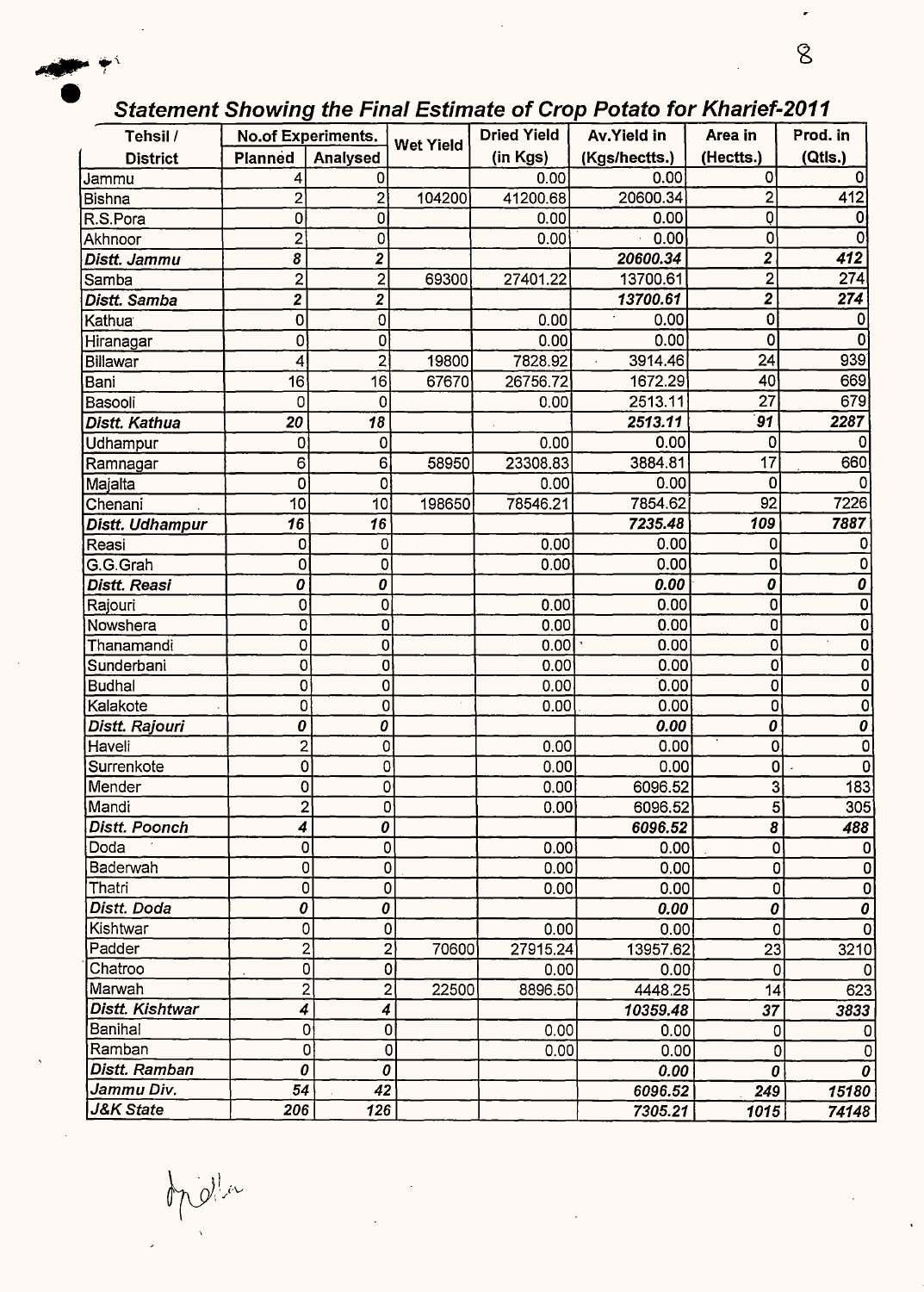#### $\bullet$ **Tehsil** / **No.of Experiments. Wet Yield Dried Yield Av.Yield in Area in Prod. in District** Planned Analysed (in Kgs) (Kgs/hectts.) (Hectts.) (Qtls.)<br>Srinagar(N) 2 0 0 0.00 0.00 0 0.00 0 0 Srinagar(N) 2| 0| 0.00| 0.00| 0| 0| Srinagar(S) 0 0 0 0 7698.11 1 77 **Distt. Srinagar 2 0 7698.11 1 77**  Ganderbal 0 0 0.00 0.00 0 0 Lar 0| 0| 0.00| 0.00| 0| 0| Kangan 2 2 18800 7433.52 3716.76 **29** 1078 **Distt. Ganderbal 2** 2 2 3716.76 29 1078 Budgam 0 0 0.00 3079.18 3 92 Khansahib 0| 0| 0.00| 0.00| 0| 0| Beerwah 0 0 0.00 0.00 0 0 Khag 0 0 0.00 0.00 0 0 0 Charisharief 8 8 4 31150 12316.71 3079.18 61 1878 Chadoora 30 0 0.00 0.00 0 0 **Distt.Budgam 38 4 3079.18 64 1971**  Anantnag 2 2 36100 14273.94 7136.97 1 71 Kokarnag 2 2 40500 16013.70 8006.85 4 320 Dooru 2 0 0.00 o.oo 0 0 Shangus 2 0 0 00 0.00 0.00 0.00 0 0 0 0 Pahalgam | 2 2 38900 15381.06 7690.53 54 4153 Bijbehara 0 0 0.00 0.00 0 0 **Distt.Anantnag 10 6 7702.59 59 4545**  Kulgam 12 10 190850 75462.09 7546.21 14 1056 Devsar 2 0 0.00 0.00 0 0 D.H.Pore 0 0 0 0 0.00 0.00 0 0 0 0 0 **Distt. Kulgam 14 14 10 10 7546.21 14 1056** Pulwama 0 0 0.00 0.00 0 0 Awantioora 2 2 40700 16092.78 8046.39 4 322 Pampore 2 0 0 0.00 0.00 0.00 0.00 0 0.00 0 0 0 Tral \_\_\_ \_\_\_ \_\_ \_\_ \_\_ \_\_ \_0| \_\_ \_\_ \_\_ 0| \_\_ \_\_ \_\_ \_ \_0\_ \_\_ \_\_ 0.00| \_\_\_ \_\_ \_0| \_\_ \_\_ \_0| \_\_ \_\_ \_0| \_ **Distt.Pulwama 4 2 322 6046.39 4 322** Shooian 18 4 22000 8698.80 2174.70 98 2131 **Distt. Shopian 18 18 18 18 18 2174.70 98 2131** Baramulla 2 2 22500 8896.50 **4448.25** 5 **222**  Sopore 0 0 0.00 0.00 0 0 Rafiabad 0| 0| 0.00| 0.00| 0| 0| Uri 0 0 0.00 0.00 0 0 Baniyar 0 0 0 0 0.00 0.00 0 0 0 0 0 Tangmarg 0 0 0.00 0.00 0 0 Pattan 0 0 0.00 0.00 0 0 0 **Distt. Baramu/la 2 2 4448.25 5 222**  Bandipora 0 0 0.00 0.00 0 0 Gureze 1. 37257 [60] 52 1467010 580055.75 11154.92 334 37257 Sonawari 0 0 0.00 0.00 I 0 0 **Distt.Bandipora** *60* **52 11154.92 334 37257**  Handwara | 0 0 0 0 0 0.00 0.00 0.00 0 0 0 0 0 Kupwara 2 2· 33000 13048.20 6524.10 . 158 10308 Distt. Kupwara 2 **2 6524.10 158 10308 Kashmir Div. 152 84 7698.11 766 58967**

### Statement Showing the Final Estimate of Crop Potato for Kharief-2011

7

 $-$ 

dudio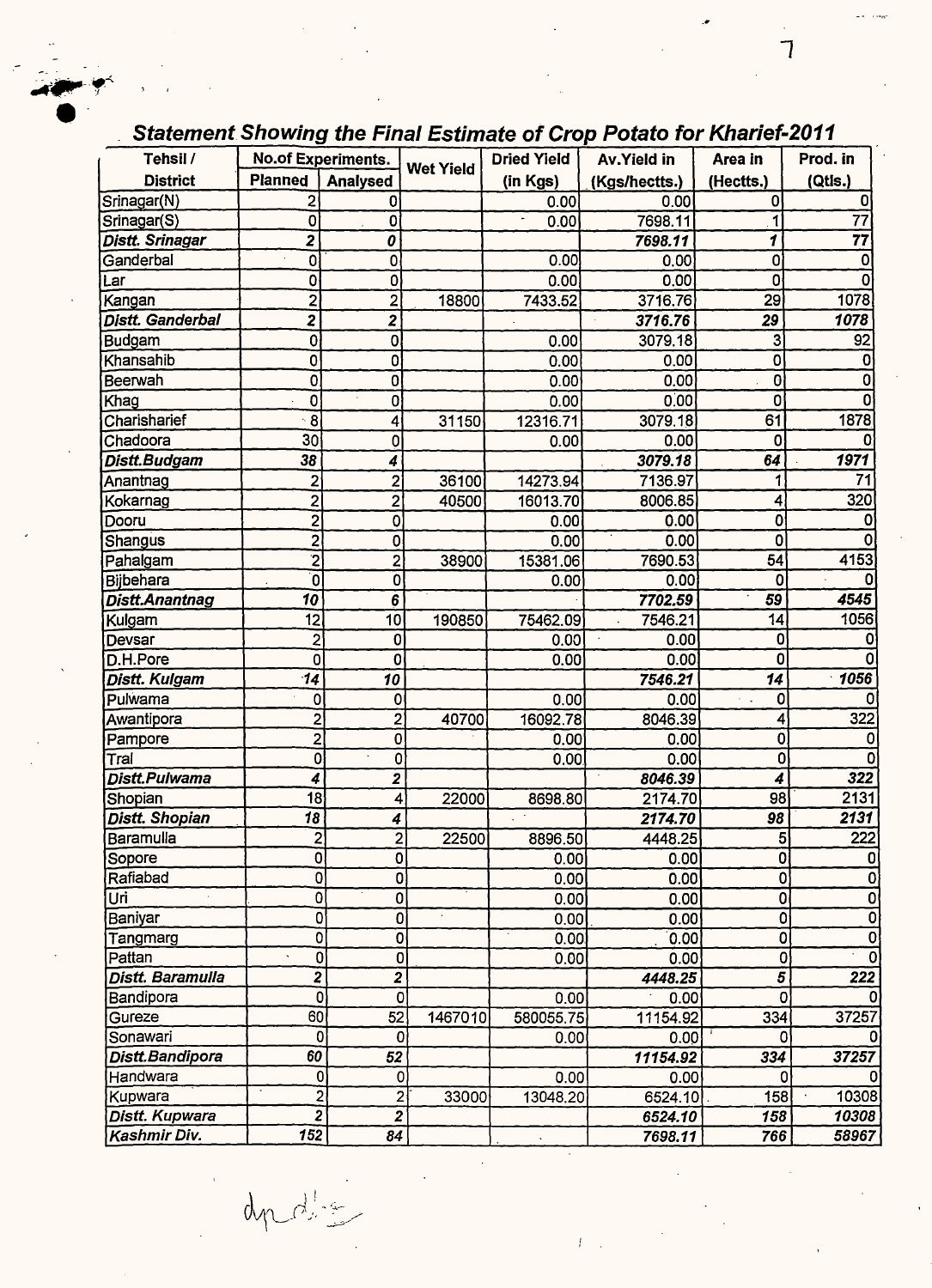

..

State: Jammu & Kashmir | Season: Kharief | Year:2011 | Crop: Paddy Name of the | No. of Experiments | Area in | Average | Production | %age **District ('000) Yield in lakh Response**  Planned Analysed Hectts. (Kgs/hectt.) quintals <mark>Srinagar | 12 12 12 3.757 4023.09 1.5115 100.00</mark> **Ganderbal** 36 36 7.684 3553.13 2.7302 100.00 **Budgam** 114 110 24.496 3313.98 8:1179 96.49

| Anantnag             | 116            | 110             | 25.147  | 3230.17 | 8.1229<br>$\boldsymbol{\mathcal{N}}$ | 94.83  |
|----------------------|----------------|-----------------|---------|---------|--------------------------------------|--------|
| <b>Kulgam</b>        | 86             | 86'             | 16.729  | 3630.42 | 6.0733                               | 100.00 |
| Pulwama              | 76             | 66              | 16.576  | 3860.75 | 6.3996                               | 86.84  |
| <b>Shopian</b>       | 4              | 4               | 0.556   | 4961.26 | 0.2758                               | 100.00 |
| <b>Baramulla</b>     | 96             | 92              | 20.235  | 3842.63 | 7.7756                               | 95.83  |
| <b>Bandipora</b>     | 46             | 36              | 9.660   | 4120.88 | 3.9808                               | 78.26  |
| <b>Kupwara</b>       | 72             | 70              | 15.647  | 1949.73 | 3.0508                               | 97.22  |
| Kashmir Division     | 658            | 622             | 140.487 | 3419.42 | 48.0384                              | 94.53  |
| Jammu                | 242            | 222             | 55.553  | 2928.83 | 16.2705                              | 91.74  |
| <b>Samba</b>         | 54             | 38              | 10.851  | 2812.34 | 3.0517                               | 70.37  |
| <b>Kathua</b>        | 144            | 138             | 31.243  | 3050.89 | 9.5319                               | 95.83  |
| <b>Udhampur</b>      | 36             | 36              | 9.247   | 1905.53 | 1.7620                               | 100.00 |
| <b>Reasi</b>         | 12             | $12^{^{\circ}}$ | 1.451   | 1490.03 | 0.2162                               | 100.00 |
| Rajouri              | 24             | 18              | 5.291   | 1795.25 | 0.9499                               | 75.00  |
| Poonch               | 16             | 10              | 3:592   | 1479.67 | 0.5315                               | 62.50  |
| Doda                 | 8              | 8               | 1.930   | 2640.62 | 0.5096                               | 100.00 |
| <b>Kishtwar</b>      | 4              | 4               | 1.138   | 1163.02 | 0.1324                               | 100.00 |
| Ramban               | 6 <sup>1</sup> | 4               | 1.386   | 4927.94 | 0.6830                               | 0.337  |
| Jammu Division       | 546            | 490             | 121.682 | 2764.48 | 33.6387                              | 89.74  |
| <b>J&amp;K State</b> | 1204           | 1112            | 262.169 | 3115.44 | 81.6771                              | 92.36  |

dpedher

 $6 -$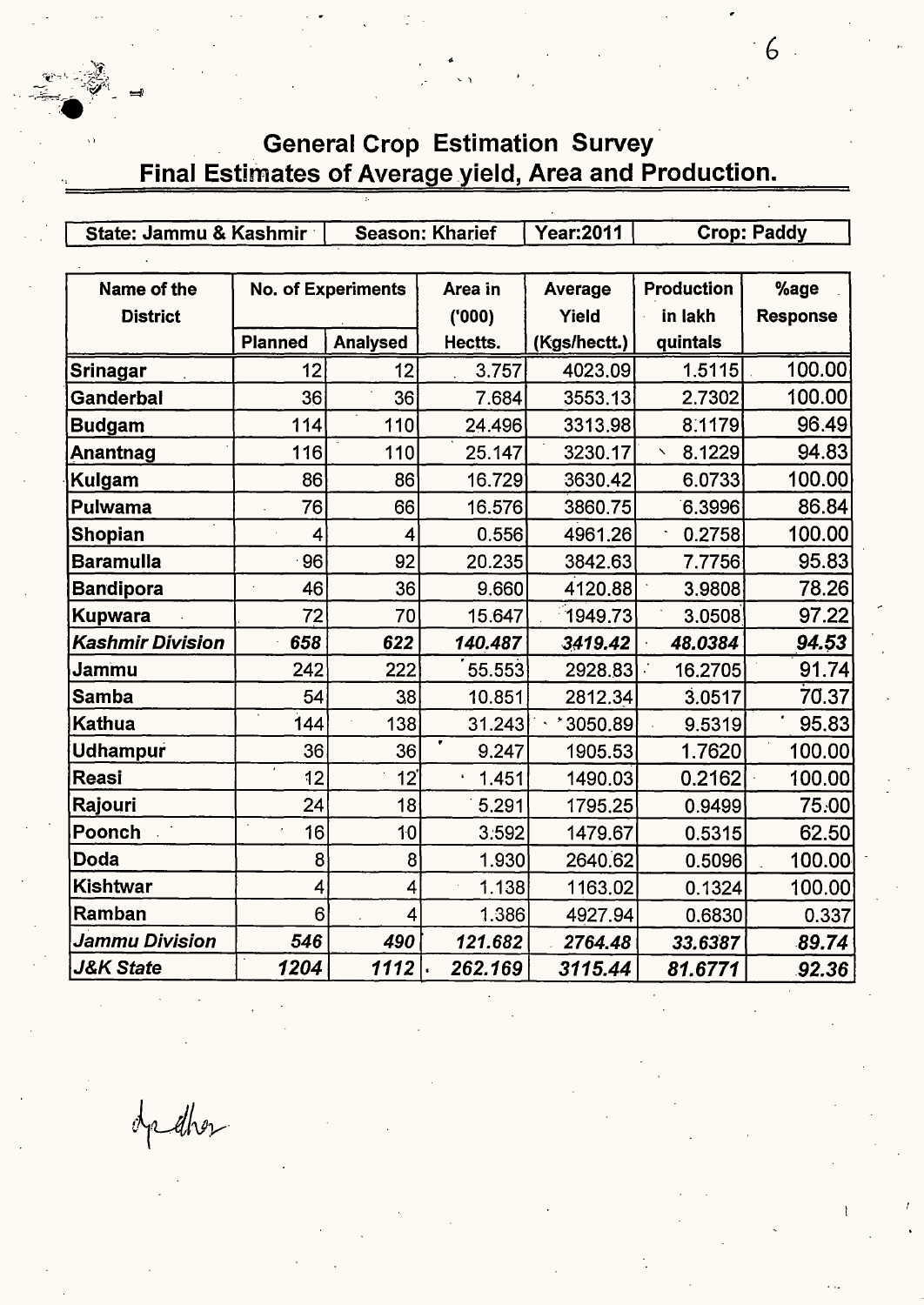|  |  | tatement showing Final Estimate of Crop Paddy  for Kharif 2011(Tehsil Wise) |  |  |  |
|--|--|-----------------------------------------------------------------------------|--|--|--|
|--|--|-----------------------------------------------------------------------------|--|--|--|

 $\leq$ 

| $\mathcal{Z}$<br>Statement showing Final Estimate of Crop Paddy for Kharif 2011(Tehsil Wise)<br>Tehsil / | <b>No. of Experiments</b>                |                                | <b>Dried Yield</b> | Av. Yield | Area In   | Prod. In         |
|----------------------------------------------------------------------------------------------------------|------------------------------------------|--------------------------------|--------------------|-----------|-----------|------------------|
| <b>District</b>                                                                                          | <b>Planned</b>                           | <b>Analysed</b>                | (in Kgs)           | Kgs/Hect. | (000 Ha.) | Lakh qtis.       |
|                                                                                                          | $6^{\circ}$                              | 6                              | 23258.50           | 3876.42   | 2.416     | 0.9365           |
| Srinagar(N)                                                                                              | $\overline{6}$                           | 6 <sup>1</sup>                 | 25724.08           | 4287.35   | 1.341     | 0.5749           |
| Srinagar(S)                                                                                              | $\overline{12}$                          | 12                             |                    | 4023.09   | 3.757     | 1.5115           |
| Dis.Srinagar                                                                                             |                                          | $\overline{18}$                | 62461.28           | 3470.07   | 3.641     | 1.2635           |
| Ganderbal                                                                                                | $\overline{18}$                          |                                | 13193.60           | 1649.20   | 1.756     |                  |
| Kangan                                                                                                   | 8<br>10                                  | 8<br>10 <sup>1</sup>           |                    | 5147.24   | 2.287     | 0.2896<br>1.1772 |
| Lar                                                                                                      |                                          |                                | 51472.40           | 3553.13   |           | 2.7302           |
| <b>Dis.Ganderbal</b>                                                                                     | 36<br>32                                 | 36                             |                    | 3547.99   | 7.684     | 2.3992           |
| <b>Budgam</b>                                                                                            | $\overline{16}$                          | 32                             | 113535.70          |           | 6.762     |                  |
| Khansahib                                                                                                |                                          | 14                             | 21961.80           | 1568.70   | 3.297     | 0.5172           |
| Beerwah                                                                                                  | 30                                       | 30                             | 84344.60           | 2811.49   | 6.634     | 1.8651           |
| Khag                                                                                                     | 8                                        | 8                              | 7470.00            | 933.75    | 1.713     | 0.1600           |
| Chadoora                                                                                                 | 28                                       | 26                             | 135613.70          | 5215.91   | 6.090     | 3.1765           |
| Charishrief                                                                                              | 0                                        | $\bf{0}$                       |                    | 0.00      | 0.000     | 0.0000           |
| Dis.Budgam                                                                                               | 114                                      | 110                            | $\circ$            | 3313.98   | 24.496    | 8.1179           |
| Anantnag                                                                                                 | 42                                       | 42                             | 116284.63          | 2768.68   | 8.863     | 2.4539           |
| Kokarnag                                                                                                 | 10                                       | 10                             | 28831.88           | 2883.19   | 2,602     | 0.7502           |
| <b>Shangus</b>                                                                                           | $\overline{\mathbf{8}}$                  | 8                              | 26804.16           | 3350.52   | 1.408     | 0.4718           |
| Dooru                                                                                                    | $\overline{22}$                          | 22                             | 87884.72           | 3994.76   | 4.552     | 1.8184           |
| Pahalgam                                                                                                 | $\overline{16}$                          | 14                             | 42287.32           | 3020.52   | 3.129     | 0.9451           |
| <b>Bijbehara</b>                                                                                         | $\overline{18}$                          | 14                             | 51316.34           | 3665.45   | 4.593     | 1.6835           |
| <b>Dis.Anantnag</b>                                                                                      | 116                                      | 110                            |                    | 3230.17   | 25.147    | 8.1229           |
| Kulgam                                                                                                   | $\overline{72}$<br>$\tilde{\mathcal{L}}$ | 72                             | 248046.68          | 3445.09   | 14.100    | 4.8576           |
| D.H.Pora                                                                                                 | 10                                       | 10                             | 41888.55           | 4188.86   | 1.547     | 0.6480           |
| Devsar                                                                                                   | 4                                        | $\overline{4}$                 | 20988.00           | 5247.00   | 1.082     | 0.5677           |
| Dis.Kulgam                                                                                               | 86                                       | 86                             |                    | 3630.42   | 16.729    | 6.0733           |
| Pulwama                                                                                                  | 44                                       | 34                             | 173038.69          | 5089.37   | 9.610     | 4.8909           |
| Awantipora                                                                                               | $\overline{12}$                          | 12                             | 44522.27           | 3710.19   | 2.654     | 0.9847           |
| Tral                                                                                                     | 14                                       | 14                             | 1735.97            | 124.00    | 3.095     | 0.0384           |
| Pampore                                                                                                  | 61                                       | 6 <sub>1</sub>                 | 23942.32           | 3990.39   | 1.217     | 0.4856           |
| Dis.Pulwama                                                                                              | 76                                       | 66<br>$\overline{\phantom{a}}$ |                    | 3860.75   | 16.576    | 6.3996           |
| Shopian                                                                                                  | 4                                        | 4                              | 19845.02           | 4961.26   | 0.556     | 0.2758           |
| <b>Dis.Shopian</b>                                                                                       | 4                                        | $\sim$ $\sim$<br>4             |                    | 4961.26   | 0.556     | 0.2758           |
| <b>Baramulla</b>                                                                                         | 14                                       | 14                             | 49634.87           | 3545.35   | 2.857     | 1.0129           |
| Boniyar                                                                                                  | $\overline{c}$                           | $\mathbf{2}$                   | 1595.08            | 797.54    | 0.536     | 0.0427           |
| Sopore                                                                                                   | 24                                       | 24                             | 112127.50          | 4671.98   | 4.793     | 2.2393           |
| Rafiabad                                                                                                 | 14                                       | 14                             | 99419.98           | 7101.43   | 3.044     | 2.1617           |
| Uri                                                                                                      | $\overline{2}$                           | 2                              | 1595.08            | 797.54    | 0.271     | 0.0216           |
| Pattan                                                                                                   | 24                                       | 20 <sup>1</sup>                | 70112.16           | 3505.61   | 5.357     | 1.8780           |
| Tangmarg                                                                                                 | 16                                       | 16                             | 19870.39           | 1241.90   | 3.377     | 0.4194           |
| Dis.Baramulla                                                                                            | 96                                       | 92                             |                    | 3842.63   | 20.235    | 7.7756           |
| Bandipora                                                                                                | 18<br>$\bar{\pmb{\cdot}}$                | 18                             | 71078.50           | 3948.81   | 3.983     | 1.5728           |
| Sonawari                                                                                                 | 18                                       | 18                             | 76348.88           | 4241.60   | 5.677     | 2.4080           |
| Gureze                                                                                                   | 10                                       | 0                              |                    | 0.00      | 0.000     | 0.0000           |
| Dis.Bandipora                                                                                            | 46                                       | 36                             |                    | 4120.88   | 9.660     | 3.9808           |
| Kupwara                                                                                                  | 36                                       | 36                             | 68289.31           | 1896.93   | 8.176     | 1.5509           |
| Handwara                                                                                                 | $\overline{32}$                          | 30                             | 61969.84           | 2065.66   | 7.070     | 1.4604           |
| Karnah                                                                                                   | 4                                        | 4                              | 3930.32            | 982.58    | 0.401     | 0.0394           |
| Dis.Kupwara                                                                                              | $\overline{72}$                          | $-70$                          |                    | 1949.73   | 15.647    | 3.0508           |
| Kashmir Div.                                                                                             | 658                                      | 622                            |                    | 3419.42   | 140.487   | 48.0384          |
| J&K State                                                                                                | 1204                                     | 1112                           |                    | 3115.44   | 262.169   | 81.6771          |

op elha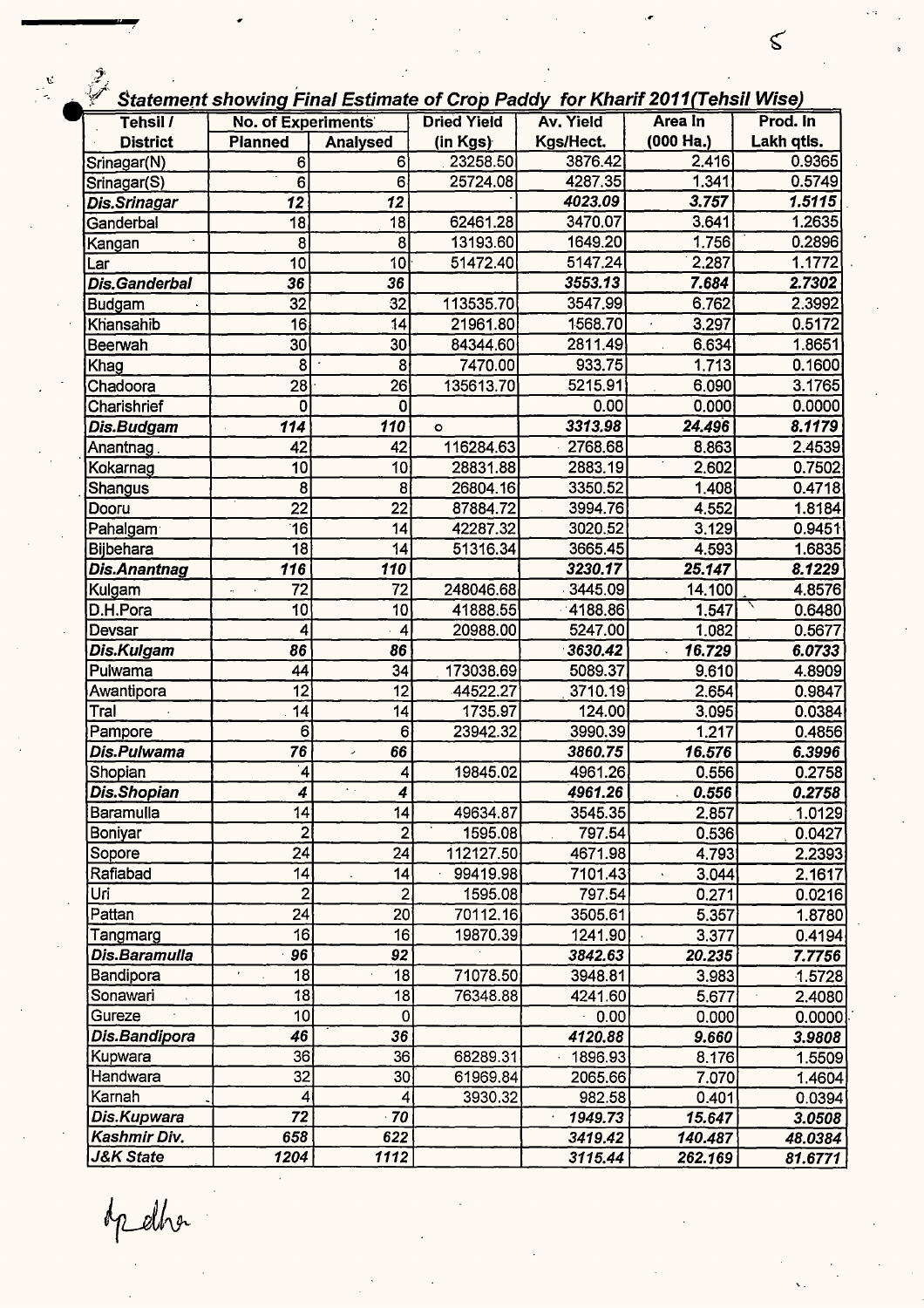|  | Statement showing Final Estimate of Crop Paddy for Kharif 2011 (Tehsil Wise |  |
|--|-----------------------------------------------------------------------------|--|
|--|-----------------------------------------------------------------------------|--|

 $\overline{4}$ 

| Tehsil /          |                         | <b>No. of Experiments</b> | <b>Dried Yield</b> | Av. Yield | Area In   | Prod. In                |
|-------------------|-------------------------|---------------------------|--------------------|-----------|-----------|-------------------------|
| <b>District</b>   | <b>Planned</b>          | <b>Analysed</b>           | (in Kgs)           | Kgs/Hect. | (000 Ha.) | Lakh qtls.              |
| Jammu             | 64                      | 48                        | 149280.04          | 3110.00   | 16.123    | 5.0143                  |
| R.S.Pora          | 84                      | 84                        | 276154.06          | 3287.55   | 18.918    | 6.2194                  |
| Akhnoor           | 42                      | 40                        | 98119.84           | 2453.00   | 8.201     | 2.0117                  |
| <b>Bishnah</b>    | 52                      | 50                        | 122864.56          | 2457.29   | 12.311    | 3.0252                  |
| Dis.Jammu         | 242                     | 222                       |                    | 2928.83   | 55.553    | 16.2705                 |
| Samba             | 54                      | 38                        | 106868.94          | 2812.34   | 10.851    | 3.0517                  |
| Dis.Samba         | 54                      | 38                        |                    | 2812.34   | 10.851    | 3.0517                  |
| Kathua            | 52                      | 48                        | 135797.80          | 2829.12   | 11.609    | 3.2843                  |
| Basholi           | 12                      | $-12$                     | 31812.87           | 2769.76   | 2.779     | 0.7697                  |
| <b>Billawar</b>   | 30                      | 30                        | 60245.30           | 2008.18   | 6.548     | 1.3150                  |
| Hiranagar         | 48                      | 46                        | 187460.96          | 4075.24   | 10.148    | 4.1356                  |
| Bani              | $\overline{2}$          | $\overline{2}$            | 3441.59            | 1720.80   | 0.159     | 0.0274                  |
| Dis.Kathua        | 144                     | 138                       |                    | 3050.89   | 31.243    | 9.5319                  |
| Udhampur          | 10                      | 10                        | 28133.30           | 2813.33   | 1.715     | 0.4825                  |
| Ramnagar          | 16                      | 16                        | 28965.98           | 1810.37   | 5.298     | 0.9591                  |
| Chenani           | $\overline{\mathbf{c}}$ | $\overline{\mathbf{c}}$   | 3701.75            | 1850.88   | 0.269     | 0.0498                  |
| Majalta           | 8                       | $\overline{8}$            | 11018.15           | 1377.27   | 1.965     | 0.2706                  |
| Dis.Udhampur      | 36                      | 36                        |                    | 1905.53   | 9.247     | 1.7620                  |
| Reasi             | 4                       | 4                         | 6176.06            | 1544.02   | 0.643     | 0.0993                  |
| G.G.Gargh         | 8                       | 8 <sup>1</sup>            | 12804.64           | 1447.07   | 0.808     | 0.1169                  |
| Dis.Reasi         | 12                      | 12                        |                    | 1490.03   | 1.451     | 0.2162                  |
| Rajouri           | 8                       | 4                         | 5006.10            | 1251.53   | 1.849     | 0.2314                  |
| <b>Budhal</b>     | 4                       | $\overline{2}$            | 3373.48            | 1686.74   | 1.117     | 0.1884<br>$\bar{\star}$ |
| Kalakote          | 4                       | $\overline{\mathbf{4}}$   | 9326.60            | 2331.65   | 0.755     | 0.1760                  |
| Thanamandi        | $\overline{c}$          | $\overline{2}$            | 3066.80            | 1533.40   | 0.725     | 0.1112                  |
| Nowshehra         | $\overline{c}$          | $\overline{2}$            | 10318.88           | 5159.44   | 0.299     | 0.1543                  |
| Sunderbani        | $\overline{\mathbf{c}}$ | $\overline{2}$            | 2543.64            | 1271.82   | 0.041     | 0.0052                  |
| Darhal            | $\overline{2}$          | $\overline{2}$            | 3301.32            | 1650.66   | 0.505     | 0.0834                  |
| Dis.Rajouri       | 24                      | 18                        |                    | 1795.25   | 5.291     | 0.9499                  |
| Haveli ·          | 6 <sup>1</sup>          | $\mathbf 0$               | 0.00               | 1479.67   | 1.409     | 0.2085                  |
| Surankote         | $\mathbf{2}$            | $\overline{2}$            | 2631.33            | 1315.67   | 0.614     | 0.0808                  |
| Mender            | 6                       | $\overline{6}$            | 9217.44            | 1536.24   | 1.418     | 0.2178                  |
| Mandi             | $\overline{2}$          | $\overline{c}$            | 3230.77            | 1615.39   | 0.151     | 0.0244                  |
| <b>Dis.Poonch</b> | 16                      | 10                        |                    | 1479.67   | 3.592     | 0.5315                  |
| Doda              | 4                       | $\boldsymbol{4}$          | 11872.96           | 2968.24   | 0.896     | 0.2660                  |
| Bhaderwah         | $\overline{\mathbf{2}}$ | $\mathbf{2}$              | 3810.40            | 1905.20   | 0.899     | 0.1713                  |
| <b>Bhaleesa</b>   | $\overline{0}$          | $\overline{0}$<br>уć.     | 0.00               | 0.00      | 0.000     | 0.0000                  |
| Thatri            | $\overline{2}$          | $\overline{c}$            | 10727.20           | 5363.60   | 0.135     | 0.0724                  |
| Dis.Doda          | 8                       | 8                         |                    | 2640.62   | 1.930     | 0.5096                  |
| Kishtwar          | $\overline{\mathbf{2}}$ | $\overline{2}$            | 1794.00            | 897.00    | 0.302     | 0.0271                  |
| Pader             | $\bf{0}$                | $\mathbf 0$               | 0.00               | 1163.02   | 0.049     | 0.0057                  |
| Marwa             | $\overline{2}$          | $\overline{2}$            | 2619.24            | 1309.62   | 0.548     | 0.0718                  |
| Chatroo           | $\bf{0}$                | 0                         | 0.00               | 1163.02   | 0.239     | 0.0278                  |
| Dis.Kishtwar      | 4                       | 4                         |                    | 1163.02   | 1.138     | 0.1324                  |
| Banihal           | $\overline{2}$          | $\overline{2}$            | 14009.40           | 7004.70   | 0.741     | 0.5190                  |
| Ramban            | $\overline{\mathbf{4}}$ | $\overline{2}$            | 5084.15            | 2542.07   | 0.645     | 0.1640                  |
| Dis.Ramban        | 6                       | 4                         |                    | 4927.94   | 1.386     | 0.6830                  |
| Jammu Div.        | 546                     | 490                       |                    | 2764.48   | 121.682   | 33.6387                 |

opdha

 $\mathfrak{p}$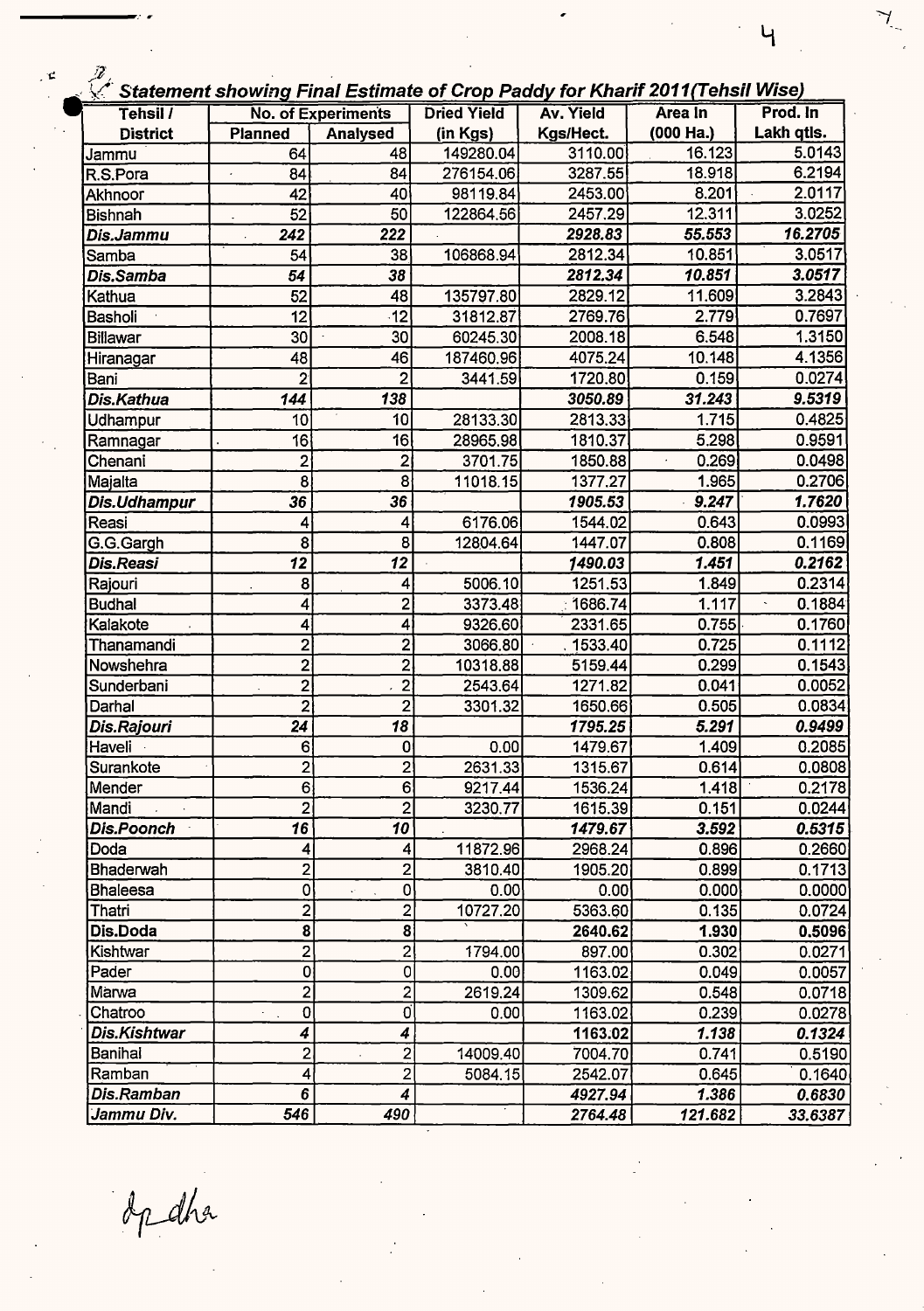| State: Jammu & Kashmir         |                | <b>Season: Kharief</b>                       |                      | <b>Year 2011</b>                 | <b>Crop:- Saffron</b>           |                         |
|--------------------------------|----------------|----------------------------------------------|----------------------|----------------------------------|---------------------------------|-------------------------|
| Name of the<br><b>District</b> | <b>Planned</b> | <b>No. of Experiments</b><br><b>Analysed</b> | Area<br>(in Hectts.) | Average<br>Yield<br>(Kgs/Hectt.) | <b>Production</b><br>(in Qtls). | %age<br><b>Response</b> |
| Srinagar                       | 3<br>Ł.        | 3                                            | 85                   | 5.2007                           | 4.421                           | 100.00                  |
| Ganderbal                      | 0              | $\mathbf 0$                                  | 0                    | 0.0000                           | 0.000                           | 0.00                    |
| <b>Budgam</b>                  | 6              | 6                                            | 197                  | 3.2971                           | 6.495                           | 100.00                  |
| Anantnag                       | $\mathbf 0$    | $\mathbf 0$                                  | $\mathbf 0$          | 0.0000                           | 0.000                           | 0.00                    |
| Kulgam                         | $\overline{0}$ | $\mathbf 0$                                  | $\overline{0}$       | 0.0000                           | 0.000                           | 0.00                    |
| Pulwama                        | 90             | 84                                           | 2430                 | 3.1524                           | 76.604                          | 93.33                   |
| <b>Shopian</b>                 | $\mathbf 0$    | $\mathbf 0$                                  | 0                    | 0.0000                           | 0.000                           | 0.00                    |
| <b>Baramulla</b>               | 0              | $\mathbf 0$                                  | 0                    | 0.0000                           | 0.000                           | 0.00                    |
| Bandipora                      | 0              | $\mathbf 0$                                  | 0                    | 0.0000                           | 0.000                           | 0.00                    |
| Kupwara                        | 0              | $\mathbf 0$                                  | 0                    | 0.0000                           | 0.000                           | 0.00                    |
| <b>Kashmir Division</b>        | 99             | 93                                           | 2712                 | 3.2271                           | 87.520                          | 93.94                   |
| Jammu                          | 0              | $\mathbf 0$                                  | $\mathbf 0$          | 0.0000                           | 0.000                           | 0.00                    |
| <b>Samba</b>                   | $\mathbf 0$    | $\mathbf 0$                                  | $\mathbf 0$          | 0.0000                           | 0.000                           | 0.00                    |
| Kathua                         | 0              | $\mathbf 0$                                  | 0                    | 0.0000                           | 0.000                           | 0.00                    |
| <b>Udhampur</b>                | 0              | $\mathbf 0$                                  | 0                    | 0.0000                           | 0.000                           | 0.00                    |
| Rajouri                        | 0              | $\mathbf 0$                                  | 0                    | 0.0000                           | 0.000                           | 0.00                    |
| Poonch                         | 0              | $\overline{0}$                               | 0                    | 0.0000                           | 0.000                           | 0.00 <sup>1</sup>       |
| <b>Doda</b>                    | 0              | $\overline{0}$                               | 0                    | 0.0000                           | 0.000                           | 0.00                    |
| <b>Kishtwar</b>                | 3              | 3                                            | 23                   | 2.4913                           | 0.573                           | 100.00                  |
| Ramban                         | 0              | $\mathbf 0$                                  | 0                    | 0.0000                           | 0.000                           | 0.00                    |
| <b>Jammu Division</b>          | 3              | 3                                            | 23                   | 2.4913                           | 0.573                           | 100.00                  |
| <b>J&amp;K State</b>           | 102            | 96                                           | 2735                 | 3.2210                           | 88.093                          | 94.12                   |

### **General Crop Estimation Survey** Final Estimates of Average yield, Area and Production

(·

 $\widetilde{\lambda}$  .

 $\overline{\mathcal{C}}$